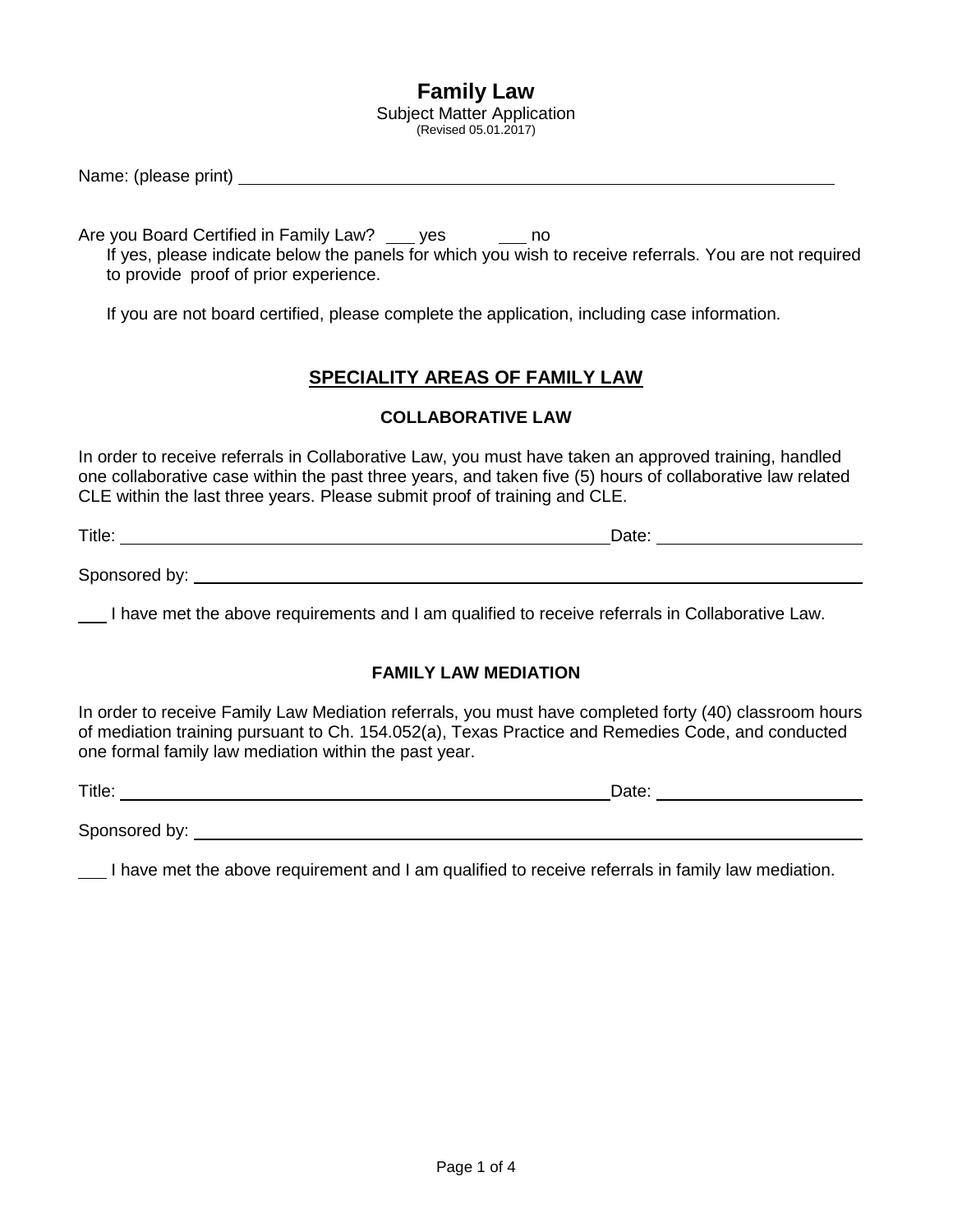## **LIMITED SCOPE REPRESENTATION**

Limited Scope Legal Representation is intended for self-represented litigants who may not need to hire an attorney for "full representation," but who need specific advice, services, document review, etc.

The attorney/client mutually agrees to handle a specific and limited service or services, tailored to the needs and concerns of the client, using a detailed contract. The attorney/client understands that this type of practice is a joint effort on the part of the attorney and client, and that the attorney has a specified end to what he or she will perform. This is not a substitute for traditional legal services. It is an alternative form of representation for the pro se litigant.

Although this is not considered a modest means program, typically legal fees are charged on an hourly or flat fee basis with no retainers involved, which will inherently reduce the cost of hiring a lawyer for agreed upon specific tasks. You may charge your regular fees as determined at the time of the initial interview and screening. Consultation fee and percentage fee rules will apply.

In order to participate in this panel, you must attest to the following:

I will utilize written retainer agreements and retain written records documenting the scope of limited services for each client, including changes in scope when assisting clients referred by the Lawyer Referral Service. LRS can provide samples of limited scope agreements.

I will use the Notice of Limited Scope and Notice of Withdrawal form, when and if approved by the Travis County judiciary and by local rule, when assisting client referred by the Lawyer Referral Service.

Types of Limited Scope services I offer:

- Coaching
- \_\_\_ Document review
- Document preparation/ghostwriting
- \_\_\_ Court appearances
- **Negotiations / Mediation**
- Legal research

Responding to discovery \_\_ Domestic violence

Other: **Example** 

Qualifications:

I have been in practice at least three (3) years and I have three (3) hours of Limited Scope legal representation training.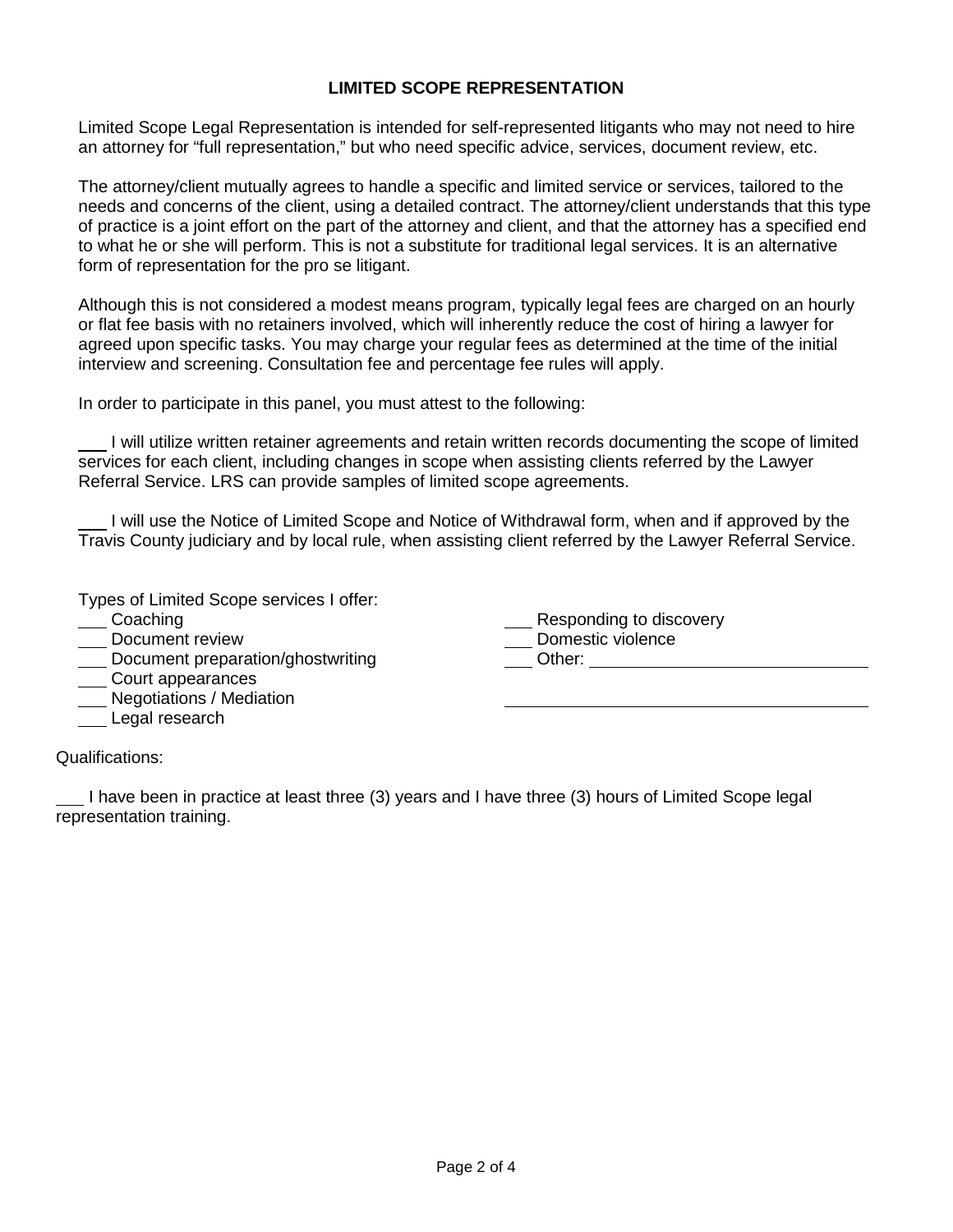## **MODEST MEANS PROGRAM (REDUCED LEGAL FEE)**

The Modest Means Program (MM) is a reduced fee program that assists modest income legal consumers obtain legal counsel. The maximum hourly rate for eligible clients is \$75.00 per hour. As an incentive to participate in the Match Program, percentage fees to LRS are waived.

If you handle only Modest Means Program referrals, LRS will waive first year dues and will provide malpractice insurance coverage. If you handle full fee LRS referrals, you are required to have professional liability insurance coverage at your expense.

LRS staff initially screens Modest Means Program callers using the federal poverty guidelines. Callers are informed of the hourly rate and given information that a retainer may be required. *The attorney is strongly encouraged to further screen the client.* If you find the client does not qualify for the Modest Means Program (income is not within accepted guidelines), you are required to notify LRS.

## **General Family Law Practice**

**Where required, please provide a typed list of cases handled including case name, cause number, party names, year of disposition, brief description of case type and resolution.**

| Panel                                                                                                                                                                                      | Requirements                                                                                                                                                                                                                                         |
|--------------------------------------------------------------------------------------------------------------------------------------------------------------------------------------------|------------------------------------------------------------------------------------------------------------------------------------------------------------------------------------------------------------------------------------------------------|
| Appeals<br>Collaborative (see requirements on page one)<br>Divorce - contested (property, assets, children)<br>Family violence<br><b>Grandparent access</b><br>Pre/post nuptial agreements | For EACH selection, must have handled<br>two (2) cases as lead attorney within the<br>last three (3) years;<br>or<br>must have handled eight (8) contested<br>cases and two (2) cases involving<br>contested custody or property                     |
|                                                                                                                                                                                            | Please provide list.<br>I certify that 25% of my practice is in<br>family law and I have disclosed this<br>percentage on my application for<br>malpractice insurance. I certify that I have<br>five (5) hours CLE in family law in the last<br>vear. |